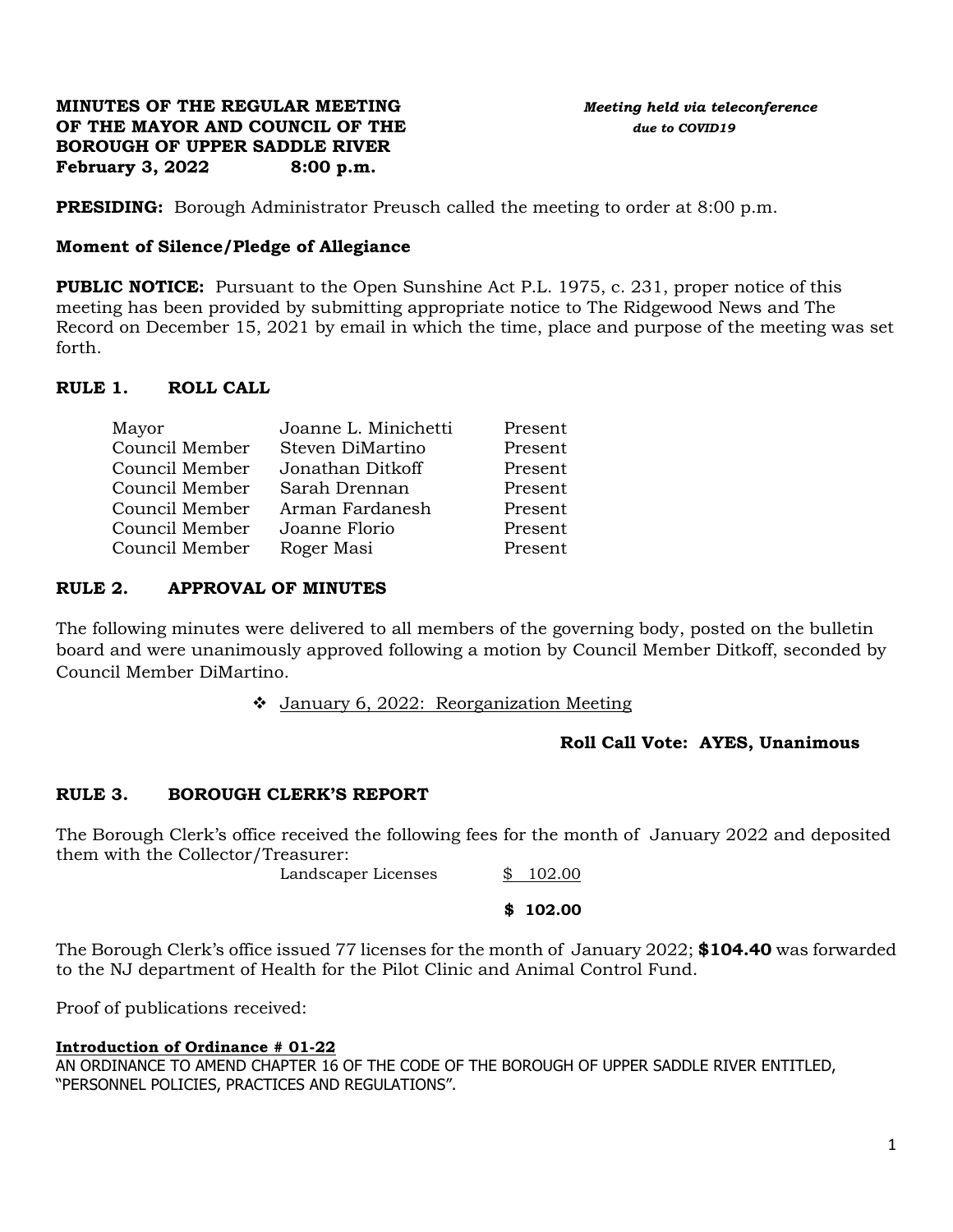The following reports were received and are on file for the month of October:

- 
- 1) Police Report 4) Construction Report
- 2) DPW Report 5) Municipal Court Report
- 3) Fire Department Report

# **RULE 4**. **COMMUNICATIONS, PETITIONS AND BILLS**

**Approval of Bills:** A motion by Council Member DiMartino, seconded by Council Member Masi to pay bills in amount of **\$6,945,085.96** was unanimously approved and Mayor Minichetti declared bills approved for payment and ordered checks drawn.

### **Roll Call Vote: AYES, Unanimous**

### **Communications**:

### **RULE 5. UNFINISHED BUSINESS**

1. Second Reading– **Ordinance #1-22**

### **AN ORDINANCE TO AMEND CHAPTER 16 OF THE CODE OF THE BOROUGH OF UPPER SADDLE RIVER ENTITLED, "PERSONNEL POLICIES, PRACTICES AND REGULATIONS".**

**OPEN TO THE PUBLIC:** No one wished to be heard.

Motion Offered by Council Member Ditkoff Seconded by Council Member DiMartino **Roll Call Vote: AYES, Unanimous**

# **RULE 6. NEW BUSINESS**

#### **Consent Agenda:**

All items listed with an asterisk (\*) hereunder, are considered to be routine and non-controversial by the Council and shall be so approved. There will be no separate discussion of these items unless a Council Member or citizen so requests, in which case the item will be considered in its normal sequence.

Motion to approve the Consent Agenda items offered by Council Member Drennan Seconded by Council Member Florio

- \*1 Resolution #28-22: Professional Services, Rogut, Bond Counsel.
- \*2. Resolution #29-22: Professional Services-Risk Management Consultant.
- \*3. Resolution #30-22: Professional Services. Burgis & Associates, Planner.
- \*4. Resolution #31-22: Professional Services, Boswell Engineering.
- \*5. Resolution #32-22: Professional Services, Izenberg Appraisals.
- \*6. Resolution #33-22: Professional Services, Piazza & Associates.
- \*7. Resolution #34-22: Professional Services, R. Regan, Borough Attorney.
- \*8. Resolution #35-22: Professional Services, Nisivoccia, LLP, Borough Auditor
- \*9. Resolution #36-22: Appoint T. Preusch, JIF Commissioner.
- \*10. Resolution #37-22: Interlocal Agreement, Waldwick, Well Baby Clinic.
- \*11. Resolution #38-22: Recycling Tonnage Coordinator, Helena Loveless.
- \*12. Resolution #39-22: Boswell Engineering, Zoning Code Official.
- \*13. Resolution #40-22: Interlocal Agreement, Park Ridge Pistol Range.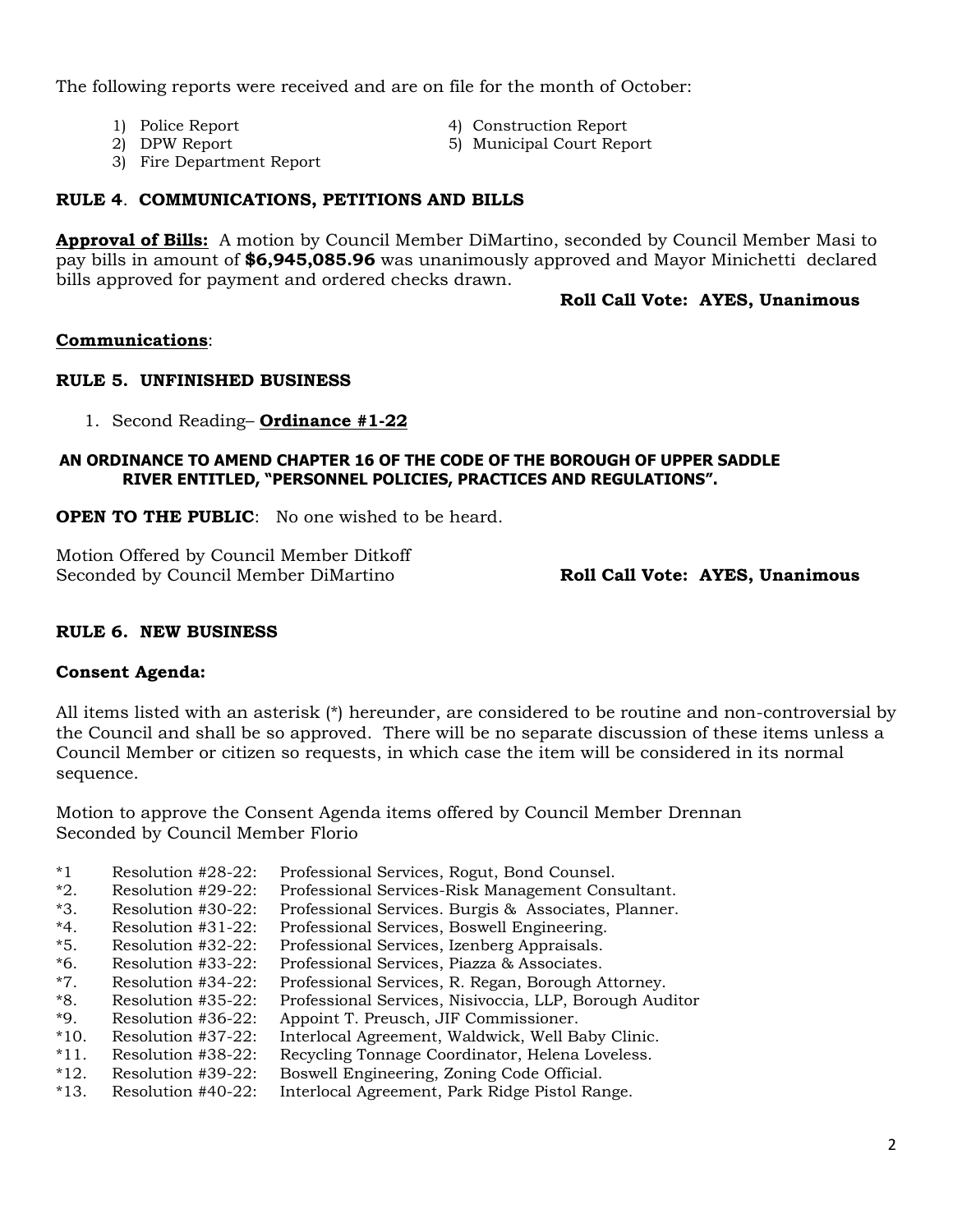| $*18.$<br>$*19.$<br>$*20.$<br>$*21.$<br>$*22.$<br>$*23.$<br>$*24.$<br>$*25.$<br>$*26.$<br>$*27.$<br>$*28.$<br>$*29.$<br>$*30.$<br>$*31.$<br>$*32.$                                                                                                                             | Resolution #45-22:<br>Resolution #46-22:<br>Resolution #47-22:<br>Resolution #48-22:<br>Resolution #49-22:<br>Resolution #50-22:<br>Resolution #51-22:<br>Resolution #52-22:<br>Resolution #53-22:<br>Resolution #54-22:<br>Resolution #55-22:<br>Resolution #56-22:<br>Resolution #57-22:<br>Resolution #58-22:<br>Resolution #59-22: | 9-1-1 Dispatching Services with Paramus.<br>Bergen County Health Shared Services<br>Valley Medical Group, Drug/Alcohol Testing.<br>Appoint Robert T. Regan, PACO Officer.<br>Redeem Third Party Tax Lien Blk. 903 Lot 2<br>Appoint P/T PD Dispatcher Justin Fuss<br>BC Dept. of Health, Blood Borne Program.<br>Tax Appeal Settlement Blk. 302 Lot 20<br><b>Transfer of Funds</b><br>2022 Temporary Budget | Interlocal Agreement w/Paramus, Street Sweeping.<br>Appoint Cade Van Dunk- FT DPW Utilityman<br>Authorize Release of Bond - 409 East Saddle River Road<br>Authorize County ADA Cooperative Curb Ramp Grant Program Agreement.<br>Shared Services with County for Road Resurfacing |                                 |
|--------------------------------------------------------------------------------------------------------------------------------------------------------------------------------------------------------------------------------------------------------------------------------|----------------------------------------------------------------------------------------------------------------------------------------------------------------------------------------------------------------------------------------------------------------------------------------------------------------------------------------|------------------------------------------------------------------------------------------------------------------------------------------------------------------------------------------------------------------------------------------------------------------------------------------------------------------------------------------------------------------------------------------------------------|-----------------------------------------------------------------------------------------------------------------------------------------------------------------------------------------------------------------------------------------------------------------------------------|---------------------------------|
|                                                                                                                                                                                                                                                                                |                                                                                                                                                                                                                                                                                                                                        |                                                                                                                                                                                                                                                                                                                                                                                                            | <b>OPEN TO THE PUBLIC:</b> Rue Eisen, 130 Lake Street asked about the Professional Services                                                                                                                                                                                       |                                 |
|                                                                                                                                                                                                                                                                                |                                                                                                                                                                                                                                                                                                                                        |                                                                                                                                                                                                                                                                                                                                                                                                            | Agreement retaining a Municipal Auditor. CFO Jim Mangin addressed the annual audit and<br>explained how the opinion is rendered regarding the Borough's fiscal status.                                                                                                            |                                 |
|                                                                                                                                                                                                                                                                                | Motion to Approve Consent Agenda Items:                                                                                                                                                                                                                                                                                                |                                                                                                                                                                                                                                                                                                                                                                                                            |                                                                                                                                                                                                                                                                                   | Roll Call Vote: AYES, Unanimous |
| *Motion to readvertise a Public Sale by Auction of 62 Sparrowbush Road under the same<br>terms and conditions as previously advertised in the condition of sale.<br>Offered by Council Member Ditkoff<br>Seconded by Council Member Drennan<br>Roll Call Vote: AYES, Unanimous |                                                                                                                                                                                                                                                                                                                                        |                                                                                                                                                                                                                                                                                                                                                                                                            |                                                                                                                                                                                                                                                                                   |                                 |
|                                                                                                                                                                                                                                                                                |                                                                                                                                                                                                                                                                                                                                        |                                                                                                                                                                                                                                                                                                                                                                                                            | *Motion to appoint Council Member Ditkoff as Council President for the year 2022.                                                                                                                                                                                                 |                                 |
|                                                                                                                                                                                                                                                                                | Offered by Council Member DiMartino<br>Seconded by Council Member Drennan                                                                                                                                                                                                                                                              |                                                                                                                                                                                                                                                                                                                                                                                                            |                                                                                                                                                                                                                                                                                   | Roll Call Vote: AYES, Unanimous |
| *Motion to Approve Raffle License #411 USR Educational Foundation - March 12, 2022<br>Offered by Council Member Florio                                                                                                                                                         |                                                                                                                                                                                                                                                                                                                                        |                                                                                                                                                                                                                                                                                                                                                                                                            |                                                                                                                                                                                                                                                                                   |                                 |
|                                                                                                                                                                                                                                                                                | Seconded by Council Member Drennan                                                                                                                                                                                                                                                                                                     |                                                                                                                                                                                                                                                                                                                                                                                                            |                                                                                                                                                                                                                                                                                   | Roll Call Vote: AYES, Unanimous |
|                                                                                                                                                                                                                                                                                | Offered by Council Member Ditkoff                                                                                                                                                                                                                                                                                                      |                                                                                                                                                                                                                                                                                                                                                                                                            | *Motion to Appoint Council Member Florio as Council Liaison to Shade Tree Comm.                                                                                                                                                                                                   |                                 |
|                                                                                                                                                                                                                                                                                | Seconded by Council Member Masi                                                                                                                                                                                                                                                                                                        |                                                                                                                                                                                                                                                                                                                                                                                                            |                                                                                                                                                                                                                                                                                   | Roll Call Vote: AYES, Unanimous |
|                                                                                                                                                                                                                                                                                | Offered by Council Member Florio<br>Seconded by Council Member Masi                                                                                                                                                                                                                                                                    | *Motion to Appoint Claudia Granger to the Green Team                                                                                                                                                                                                                                                                                                                                                       |                                                                                                                                                                                                                                                                                   | Roll Call Vote: AYES, Unanimous |
|                                                                                                                                                                                                                                                                                |                                                                                                                                                                                                                                                                                                                                        |                                                                                                                                                                                                                                                                                                                                                                                                            |                                                                                                                                                                                                                                                                                   |                                 |
|                                                                                                                                                                                                                                                                                | Commission                                                                                                                                                                                                                                                                                                                             |                                                                                                                                                                                                                                                                                                                                                                                                            | *Motion to Appoint Daria Fox, Rob DeGisi and Thao Groenewald to the Recreation                                                                                                                                                                                                    |                                 |
|                                                                                                                                                                                                                                                                                | Offered by Council Member Ditkoff<br>Seconded by Council Masi                                                                                                                                                                                                                                                                          |                                                                                                                                                                                                                                                                                                                                                                                                            |                                                                                                                                                                                                                                                                                   | Roll Call Vote: AYES, Unanimous |

\*14. Resolution #41-22: Use of North Arlington Police Range.

\*17. Resolution #44-22: NWBUCA- Licensed Collection Operator.

\*15. Resolution #42-22: Acting Municipal Court Administrator with Allendale. \*16. Resolution #43-22: Acting Municipal Court Administrator with Montvale.